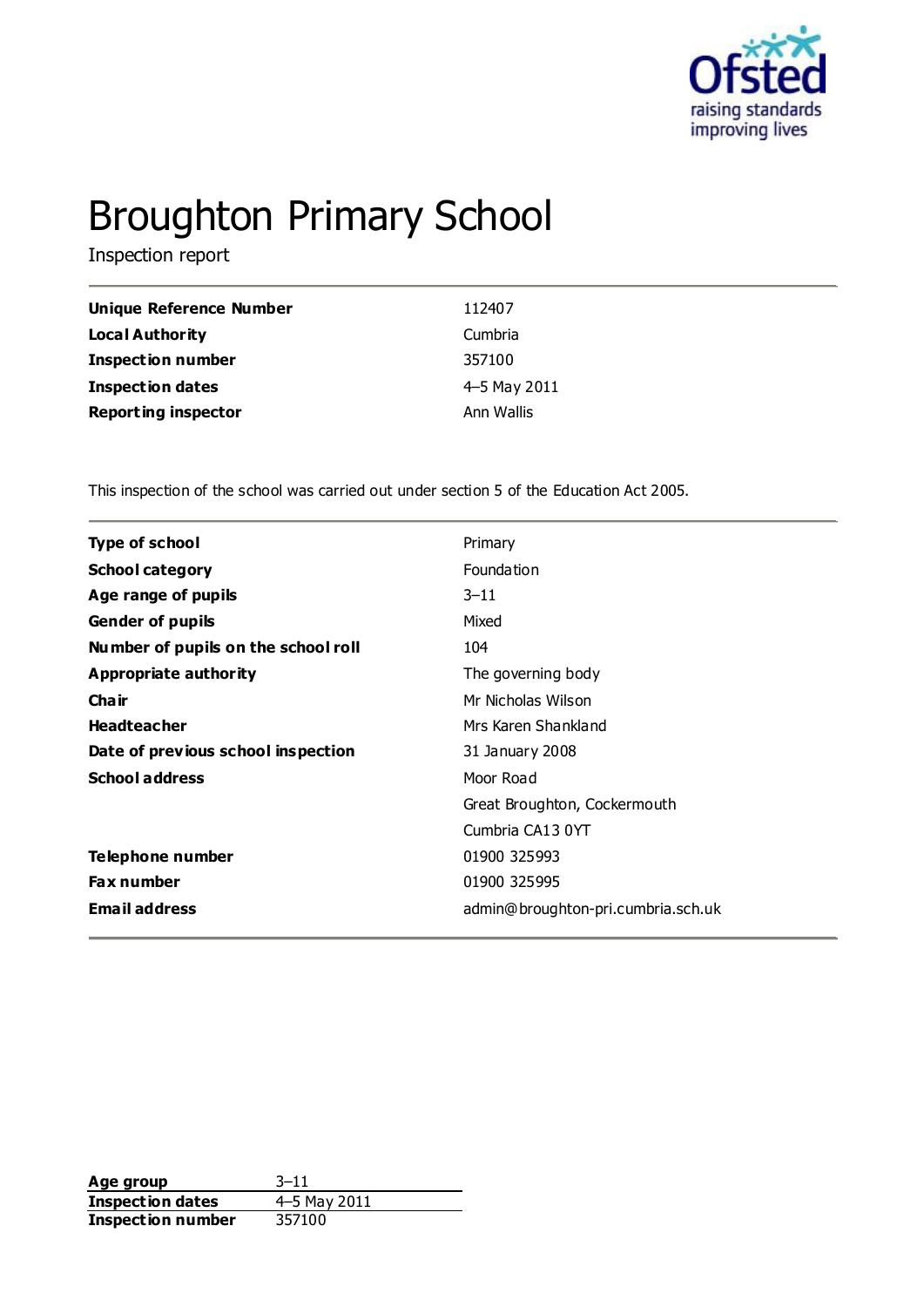The Office for Standards in Education, Children's Services and Skills (Ofsted) regulates and inspects to achieve excellence in the care of children and young people, and in education and skills for learners of all ages. It regulates and inspects childcare and children's social care, and inspects the Children and Family Court Advisory Support Service (Cafcass), schools, colleges, initial teacher training, work-based learning and skills training, adult and community learning, and education and training in prisons and other secure establishments. It assesses council children's services, and inspects services for looked after children, safeguarding and child protection.

Further copies of this report are obtainable from the school. Under the Education Act 2005, the school must provide a copy of this report free of charge to certain categories of people. A charge not exceeding the full cost of reproduction may be made for any other copies supplied.

If you would like a copy of this document in a different format, such as large print or Braille, please telephone 0300 123 4234, or email **[enquiries@ofsted.gov.uk](mailto:enquiries@ofsted.gov.uk)**.

You may copy all or parts of this document for non-commercial educational purposes, as long as you give details of the source and date of publication and do not alter the documentation in any way.

To receive regular email alerts about new publications, including survey reports and school inspection reports, please visit our website and go to 'Subscribe'.

Royal Exchange Buildings St Ann's Square Manchester M2 7LA T: 0300 123 4234 Textphone: 0161 618 8524 E: **[enquiries@ofsted.gov.uk](mailto:enquiries@ofsted.gov.uk)**

W: **[www.ofsted.gov.uk](http://www.ofsted.gov.uk/)**

© Crown copyright 2011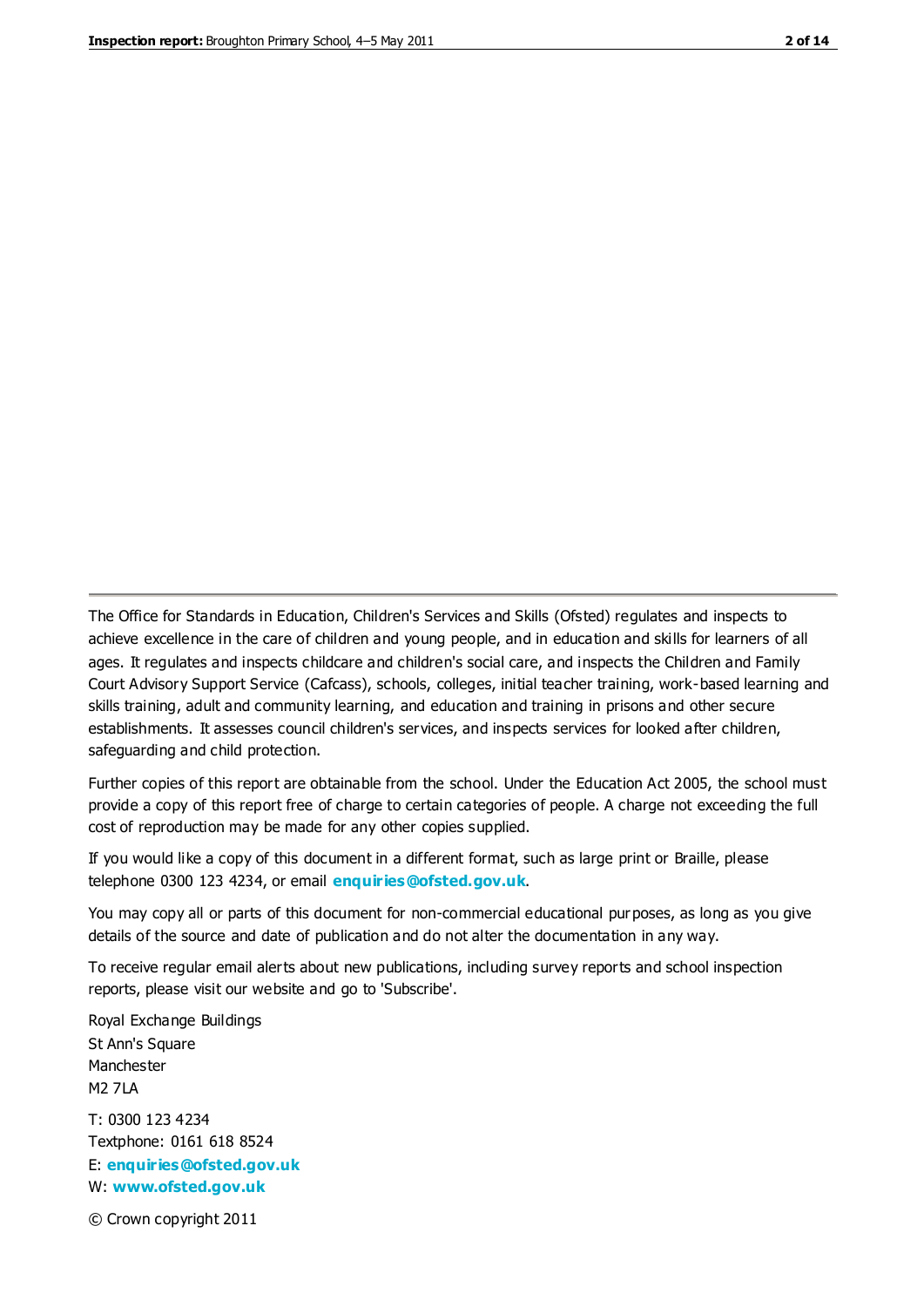# **Introduction**

This inspection was carried out by two additional inspectors. They observed teaching and learning in seven lessons and saw five teachers teach. They held meetings with members of the governing body, staff and pupils. They observed the school's work, and looked at pupils' books, pupils' progress data, safeguarding information, and other documentation. They analysed 55 questionnaires from parents and carers and also those returned by pupils and staff.

- The effectiveness of the school's efforts to raise attainment and accelerate progress in reading and writing.
- Whether teaching is consistently good across the school and how well work in lessons is matched to pupils' needs.
- To what extent pupils' spiritual, moral social and cultural development is a strength of the school.

## **Information about the school**

This is a much smaller than an average-sized primary school. Pupils are taught in four mixed-age classes. Very few pupils are from minority ethnic groups and very few speak English as an additional language. A below average proportion of pupils are known to be eligible for free school meals. The proportion of pupils with special educational needs and/or disabilities is below average, and the proportion of pupils with a statement of special educational needs is above average. The school has gained Healthy School status and has Activemark, Eco School, International School and Artsmark Awards.

The privately-run provision for childcare, Broughton Out of School Club' shares the school's site. It is subject to a separate inspection and will receive its own inspection report which will be published on the Ofsted website.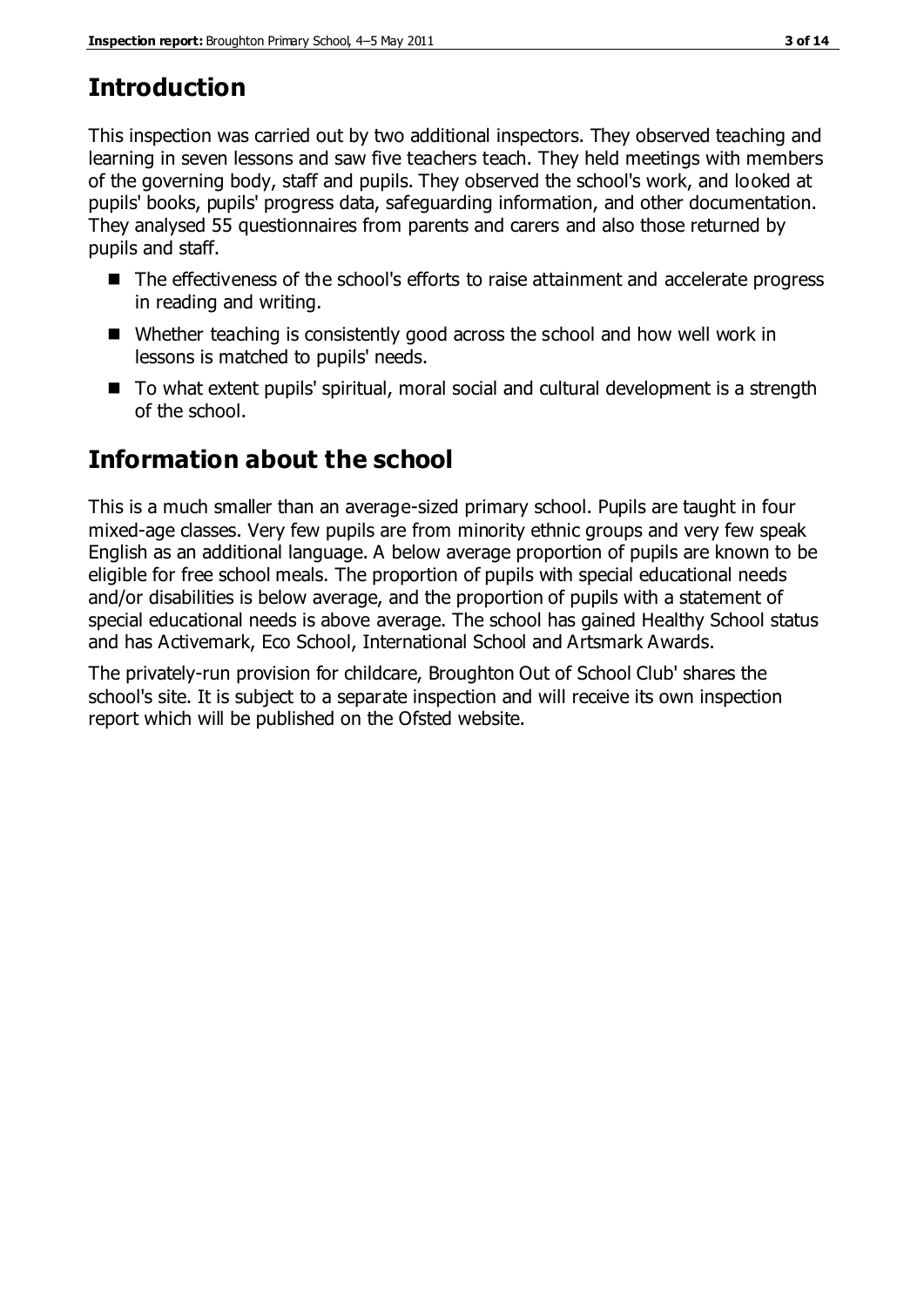**Inspection grades: 1 is outstanding, 2 is good, 3 is satisfactory, and 4 is inadequate** Please turn to the glossary for a description of the grades and inspection terms

# **Inspection judgements**

|  | Overall effectiveness: how good is the school? |  |  |  |  |
|--|------------------------------------------------|--|--|--|--|
|--|------------------------------------------------|--|--|--|--|

#### **The school's capacity for sustained improvement 2**

#### **Main findings**

This is a good school. It has particular strengths in the outstanding care, guidance and support it provides for pupils and in the way it values all of their skills and talents. The school's effectiveness in promoting equality of opportunities for all its pupils is outstanding. They really enjoy learning in this very inclusive school where both their personal development and academic progress are given equal emphasis. Safeguarding procedures are excellent and, consequently, pupils say how very safe they feel in school. Pupils behave well and are respectful and kind to each other, to staff and to visitors. They have an excellent understanding of how to stay healthy. Parents and carers are fully engaged with the work of the school. They are kept extremely well informed and, consequently, are able to fully support their children's learning.

The school has improved since the last inspection. Pupils' progress has accelerated and attainment has risen. Teaching and learning are monitored more rigorously and selfevaluation is robust and accurate. Good practice is beginning to be shared more widely but the school recognises this is an area which should be developed further. Under the strong and capable leadership of the headteacher, staff are continually striving to make the school even better. The governing body members, leaders and managers have identified the right priorities for improvement and Broughton Primary has good capacity to improve further.

Children enter the Nursery with skills which are in line with those expected for their age and settle quickly into school routines. They make good progress and achieve well as they move through the school to reach above average standards when they leave Year 6. The school's focus on employing new strategies to improve attainment in reading and writing has been successful. In 2010, test and assessment results in reading and writing were above average for both Year 2 and Year 6 pupils. Pupils make good progress in response to the good teaching they receive. Most lessons are briskly paced and work is matched well to pupils' needs. Teachers are knowledgeable and use varied resources to capture the interest of their pupils. In a few lessons, where teachers' expectations of their pupils are not quite as high and where there are fewer opportunities for pupils to work independently, the pace of learning is slower.

The school promotes community cohesion well overall, particularly at local and international levels. However, opportunities for pupils to engage with communities which differ from their own within the United Kingdom are not yet sufficiently developed.

#### **What does the school need to do to improve further?**

■ Improve the quality of teaching and learning further so that all lessons are good and more are outstanding by: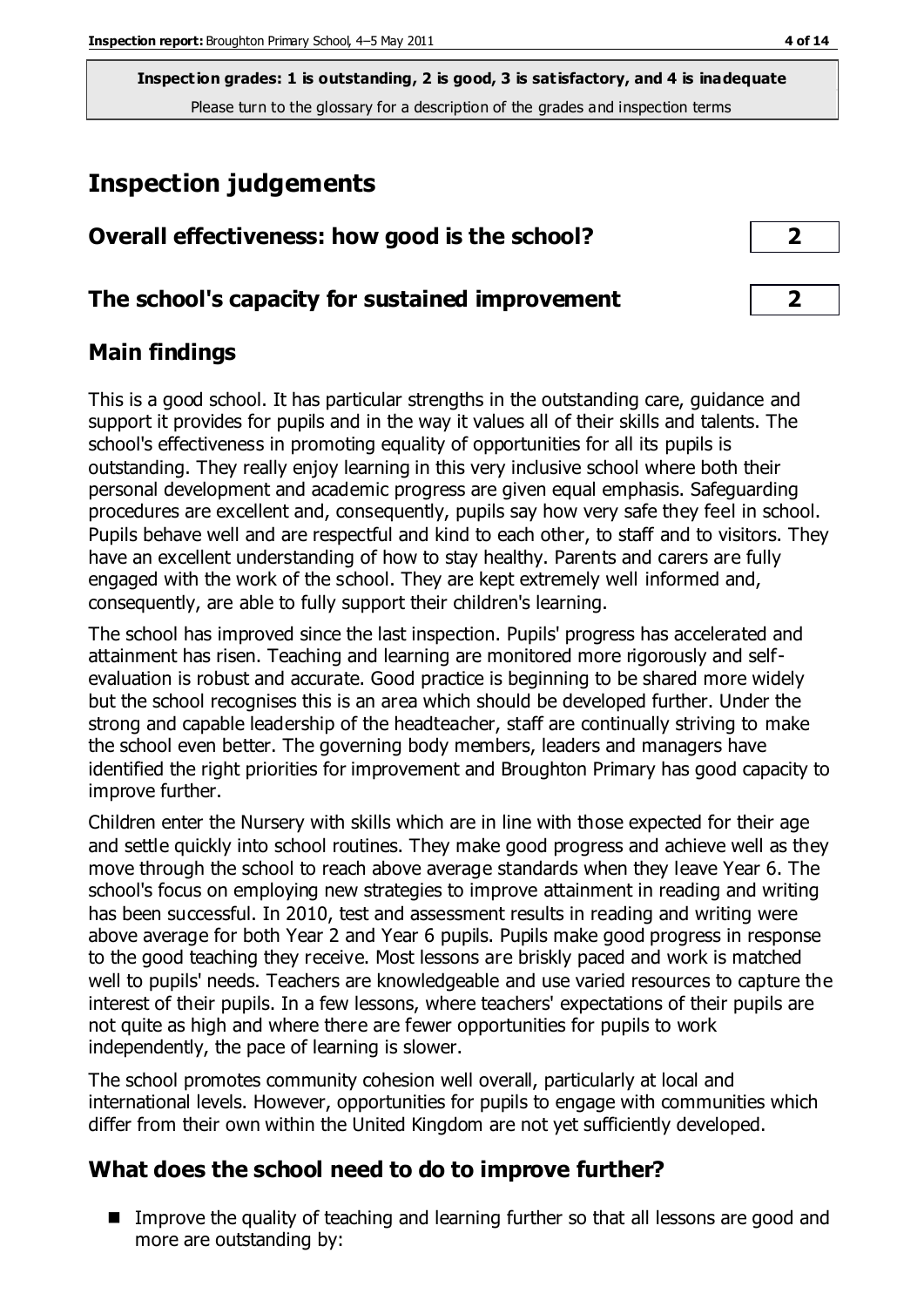**Inspection grades: 1 is outstanding, 2 is good, 3 is satisfactory, and 4 is inadequate** Please turn to the glossary for a description of the grades and inspection terms

- ensuring all lessons proceed at an equally brisk pace and expectations are always high
- giving pupils more opportunities to solve problems, work independently and discover things for themselves
- share good practice even more widely across the school.
- $\blacksquare$  Provide more opportunities for pupils to engage with communities within the United Kingdom which differ from their own.

#### **Outcomes for individuals and groups of pupils 2**

In lessons pupils behave well, answer questions readily and concentrate on the task in hand. They enjoy learning and achieve well. For example, they were seen to be making particularly good progress in an English lesson where they used very imaginative vocabulary to describe what lay behind 'the door at the top of the scarlet staircase'. Work in pupils' books and that displayed on walls confirmed the good progress that all groups of pupils are making. This was further confirmed by the school's own progress data which show pupils are on track to reach their challenging targets this year. Results in tests and assessments have risen since the last inspection. The attainment of Year 2 pupils has been significantly above average for the last three years. In the 2010 national tests, the proportion of Year 6 pupils achieving the expected levels in both English and mathematics was also above average. Pupils with special educational needs and/or disabilities, those with a statement of special educational needs and those who speak English as an additional language all make equally good progress as their peers because they receive timely and well-focused help from teachers, teaching assistants, volunteers and governors.

Pupils attend school regularly and their behaviour is good. They talk very knowledgeably about how to stay safe and healthy. They clearly understand the importance of staying fit, eating a balanced diet and, although aware of possible dangers, are not afraid to take some risks. They have a strong sense of what is right and wrong and a developing understanding of spirituality. They have well-developed literacy, numeracy, and information and communication technology skills. These qualities, combined with their willingness to take responsibility and work in teams, mean they are well prepared for the next stage of their education and for future life.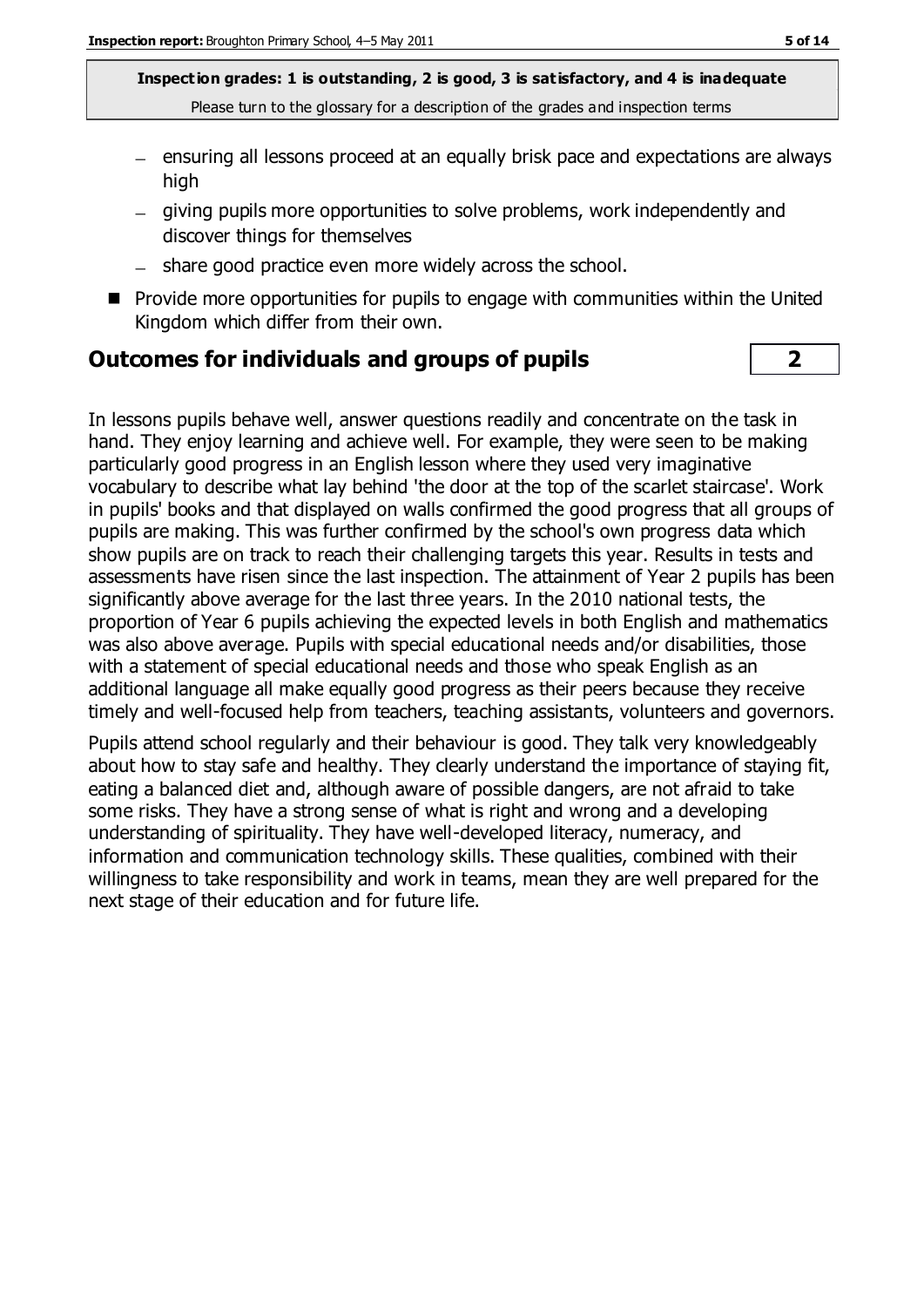Please turn to the glossary for a description of the grades and inspection terms

These are the grades for pupils' outcomes

| Pupils' achievement and the extent to which they enjoy their learning                                                     | $\overline{2}$          |
|---------------------------------------------------------------------------------------------------------------------------|-------------------------|
| Taking into account:<br>Pupils' attainment <sup>1</sup>                                                                   | 2                       |
| The quality of pupils' learning and their progress                                                                        | $\mathcal{P}$           |
| The quality of learning for pupils with special educational needs and/or disabilities<br>and their progress               | 2                       |
| The extent to which pupils feel safe                                                                                      | 1                       |
| Pupils' behaviour                                                                                                         | 2                       |
| The extent to which pupils adopt healthy lifestyles                                                                       | 1                       |
| The extent to which pupils contribute to the school and wider community                                                   | $\mathbf{2}$            |
| The extent to which pupils develop workplace and other skills that will contribute to<br>their future economic well-being | $\overline{\mathbf{2}}$ |
| Taking into account:<br>Pupils' attendance <sup>1</sup>                                                                   | $\mathcal{P}$           |
| The extent of pupils' spiritual, moral, social and cultural development                                                   | 2                       |

<sup>1</sup> The grades for attainment and attendance are: 1 is high; 2 is above average; 3 is broadly average; and 4 is low

#### **How effective is the provision?**

Teaching and learning are good. Teachers know their classes well, are enthusiastic and knowledgeable and ensure that their pupils enjoy learning. New strategies to raise attainment in reading were seen to be working well as pupils enthusiastically answered questions and proudly printed out certificates confirming their knowledge of the books they had read. Lessons are carefully planned and good use is made of assessment information to ensure work is pitched at the right level for all groups of pupils. In most lessons pupils work at a brisk pace and teachers have high expectations of what they will achieve. In a few lessons the pace of learning is slower because pupils are asked to spend too long listening and have fewer opportunities to work independently, solve problems and find things out for themselves. Pupils' work is assessed regularly and they are clear about how to reach their targets.

The curriculum is broad and balanced and meets pupils' needs well. It is enriched by a good range of trips and visits and by a variety of after-school clubs. Pupils talked enthusiastically about activities as varied as competing in a triathlon, visiting the Natural History Museum in London, canoeing at an outdoor centre, singing in the choir and playing football after school. The curriculum is reviewed regularly and subjects are increasingly being linked together to make topics even more relevant and interesting for pupils.

The outstanding care, guidance and support which pupils receive make an excellent contribution to their good and sometimes outstanding personal development and the good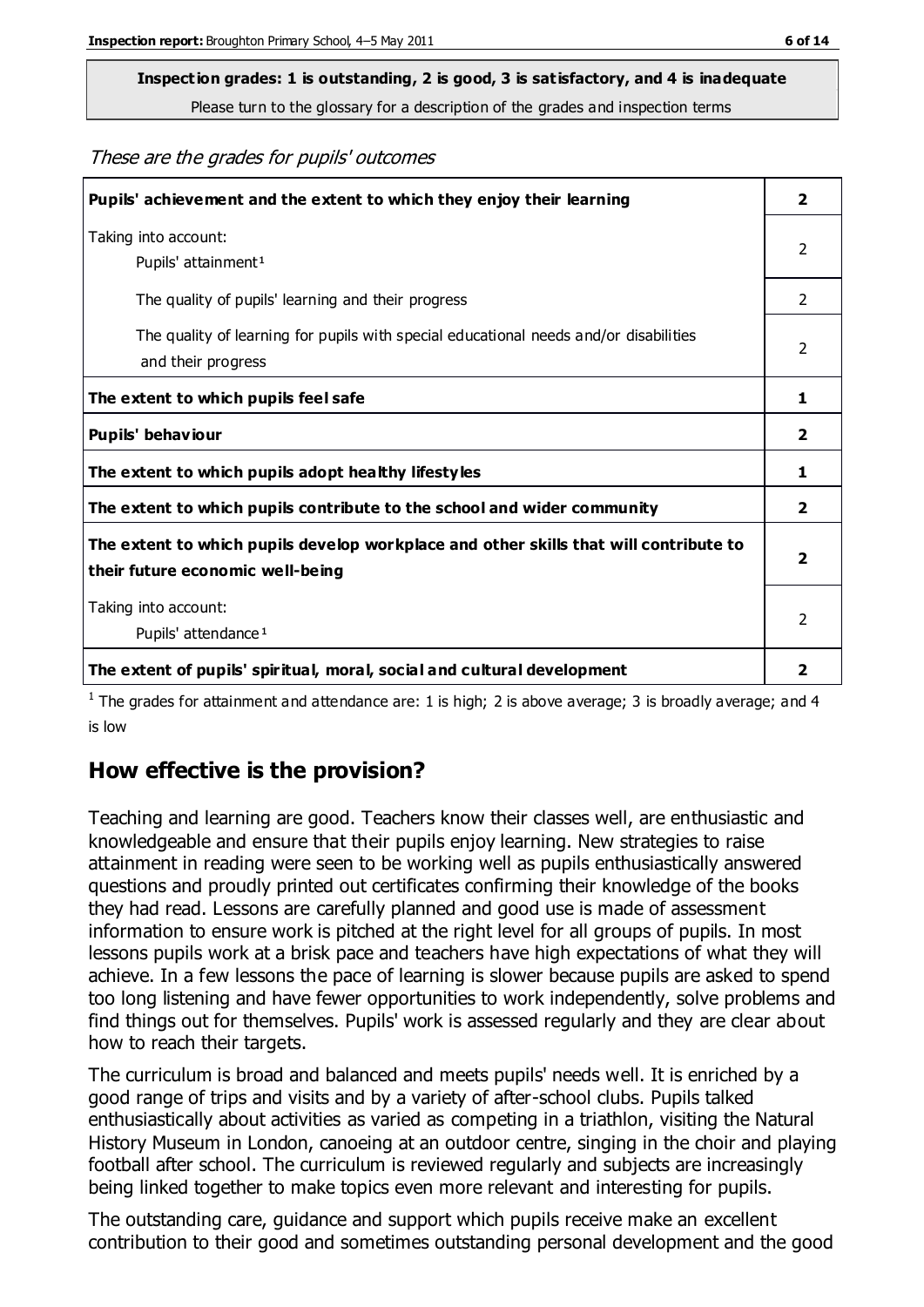Please turn to the glossary for a description of the grades and inspection terms

progress they make. Pupils are extremely well known as individuals and the school's work with them and their families ensures they achieve the very best they can. The school supports pupils whose circumstances make them potentially vulnerable, those with special educational needs and/or disabilities and those who speak English as an additional language especially well. School staff, together with a raft of parents and carers, governors, students and other volunteers from the local community all help to ensure pupils receive sensitive, timely and well-focused help when they need it.

#### These are the grades for the quality of provision

| The quality of teaching                                                                                    |  |
|------------------------------------------------------------------------------------------------------------|--|
| Taking into account:<br>The use of assessment to support learning                                          |  |
| The extent to which the curriculum meets pupils' needs, including, where relevant,<br>through partnerships |  |
| The effectiveness of care, guidance and support                                                            |  |

#### **How effective are leadership and management?**

The headteacher and members of the governing body have a very clear vision for improving the school which is shared with all staff. Staff feel that they are listened to and their views are valued; consequently, morale is high. Teaching and learning are monitored regularly and good practice, although not yet fully shared, is beginning to spread across the school. Data is used well to check on pupils' progress, set targets and plan future learning. Governance is good. Members of the governing body are involved in determining the future direction of the school and know its strengths and weaknesses well. Safeguarding is exemplary. Policies and procedures are constantly monitored and updated and there is a comprehensive awareness of safeguarding issues among members of the governing body and staff at all levels.

The school has forged excellent links with parents and carers. They are welcomed in school as volunteers and kept very well informed about their children's learning. Consequently, they contribute willingly to school events, go on trips and visits, run afterschool clubs, support children in lessons and attend parents' evenings and curriculum meetings. The school provides an excellent level of equal opportunities for all groups of pupils so they are all fully included in all activities and all groups of pupils achieve equally well. Discrimination of any kind is not tolerated. The school promotes community cohesion well. It has forged good links with the local community and has earned an international award partly through links with schools and communities in France and India. Plans are in place to develop links with communities within the United Kingdom but these have yet to be fully developed.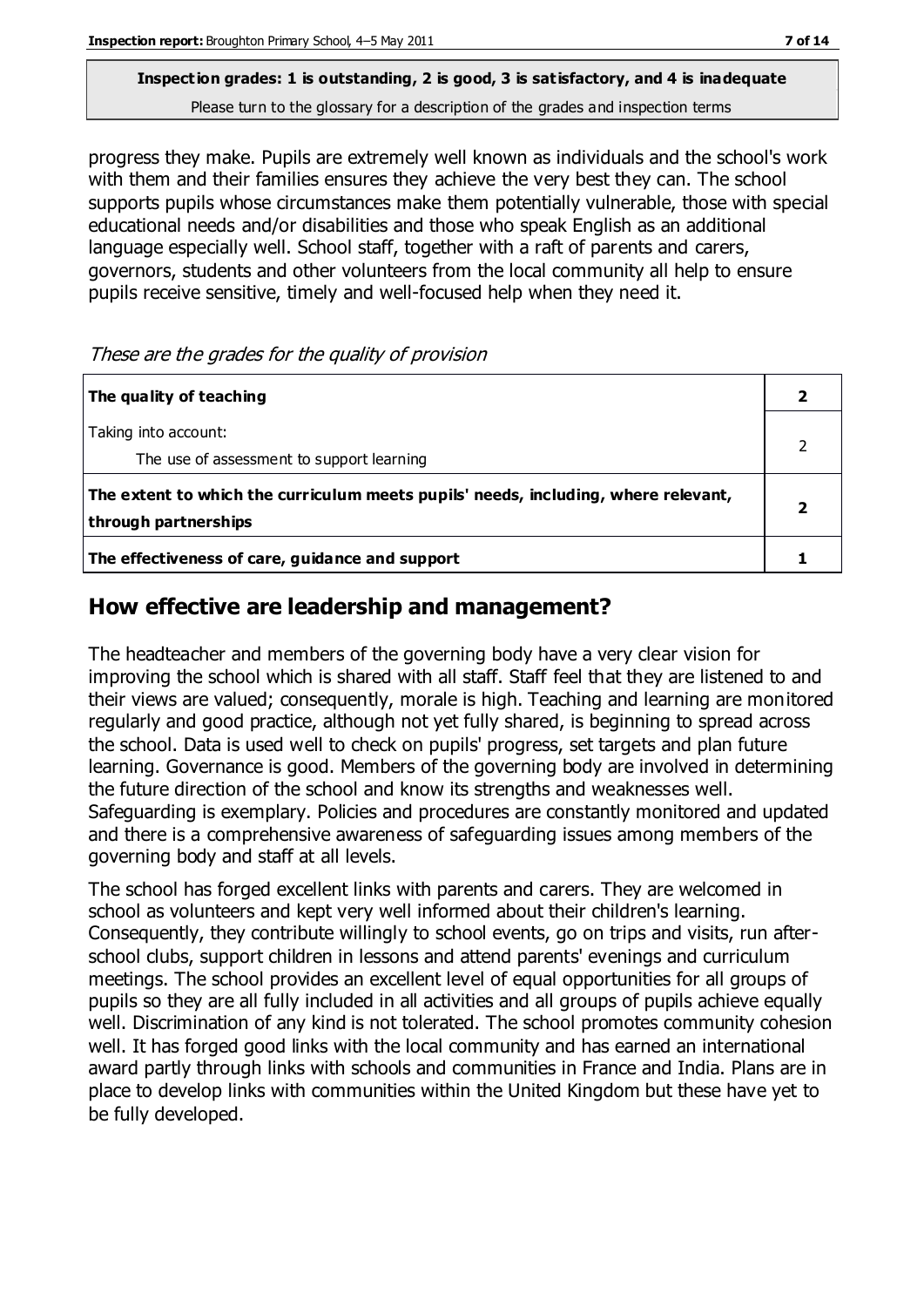Please turn to the glossary for a description of the grades and inspection terms

These are the grades for leadership and management

| The effectiveness of leadership and management in embedding ambition and driving<br>improvement                                                                  |                |
|------------------------------------------------------------------------------------------------------------------------------------------------------------------|----------------|
| Taking into account:<br>The leadership and management of teaching and learning                                                                                   | 2              |
| The effectiveness of the governing body in challenging and supporting the<br>school so that weaknesses are tackled decisively and statutory responsibilities met | 2              |
| The effectiveness of the school's engagement with parents and carers                                                                                             | 1              |
| The effectiveness of partnerships in promoting learning and well-being                                                                                           | 2              |
| The effectiveness with which the school promotes equality of opportunity and tackles<br>discrimination                                                           | 1              |
| The effectiveness of safeguarding procedures                                                                                                                     | 1              |
| The effectiveness with which the school promotes community cohesion                                                                                              | $\overline{2}$ |
| The effectiveness with which the school deploys resources to achieve value for money                                                                             | 2              |

#### **Early Years Foundation Stage**

Children enter the Nursery class with skills and abilities as expected for their age. Good induction arrangements ensure they settle quickly and feel secure in the stimulating learning environment the school provides. Stimulating role-play areas, indoors and outdoors, such as the 'Ice Cream Shop' and the well-developed eco-area' capture children's imaginations and help them to learn. It was fitting that on a warm and sunny spring day they were seen selecting different colours and flavours of ice creams and selling them in their 'shop'. Although cohorts are small and attainment varies from year to year, children make good progress from their individual starting points. Careful planning means there is a good balance between activities directed by staff and those chosen by children. This makes a positive contribution to their development as independent learners. The school continually seeks to enrich the curriculum, particularly through visits and use of the outdoors, to provide further opportunities for children to discover new things for themselves. Children thoroughly enjoy learning. They behave well and share toys and equipment sensibly. All safety and welfare requirements are fully met. Regular assessment of children's performance ensures activities are matched well to their needs. An enthusiastic and experienced teacher provides good leadership and all staff are well deployed to ensure that children achieve their best and get a good start to their education in the Early Years Foundation Stage.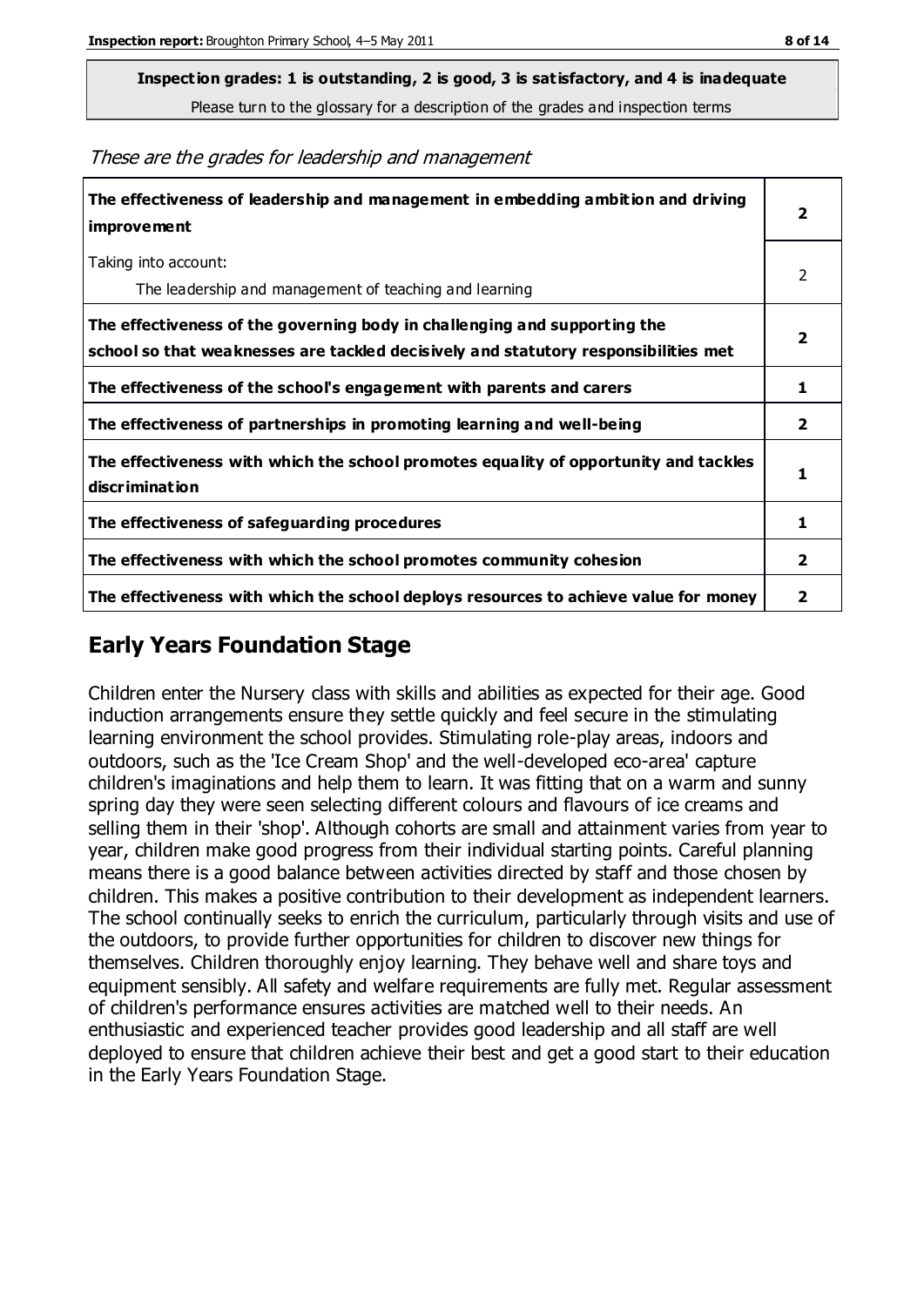Please turn to the glossary for a description of the grades and inspection terms

These are the grades for the Early Years Foundation Stage

| Overall effectiveness of the Early Years Foundation Stage                             |  |
|---------------------------------------------------------------------------------------|--|
| Taking into account:<br>Outcomes for children in the Early Years Foundation Stage     |  |
| The quality of provision in the Early Years Foundation Stage                          |  |
| The effectiveness of leadership and management of the Early Years Foundation<br>Stage |  |

#### **Views of parents and carers**

Of the high proportion of parents and carers who filled in the questionnaire, the overwhelming majority are entirely happy with the education the school provides. They are very appreciative of the good teaching and excellent care, guidance and support that their children receive. Inspection evidence entirely supports these views. A few parents and carers felt that the school did not deal effectively with unacceptable behaviour. Inspectors found behaviour to be good and any very minor misdemeanours were well managed by all staff.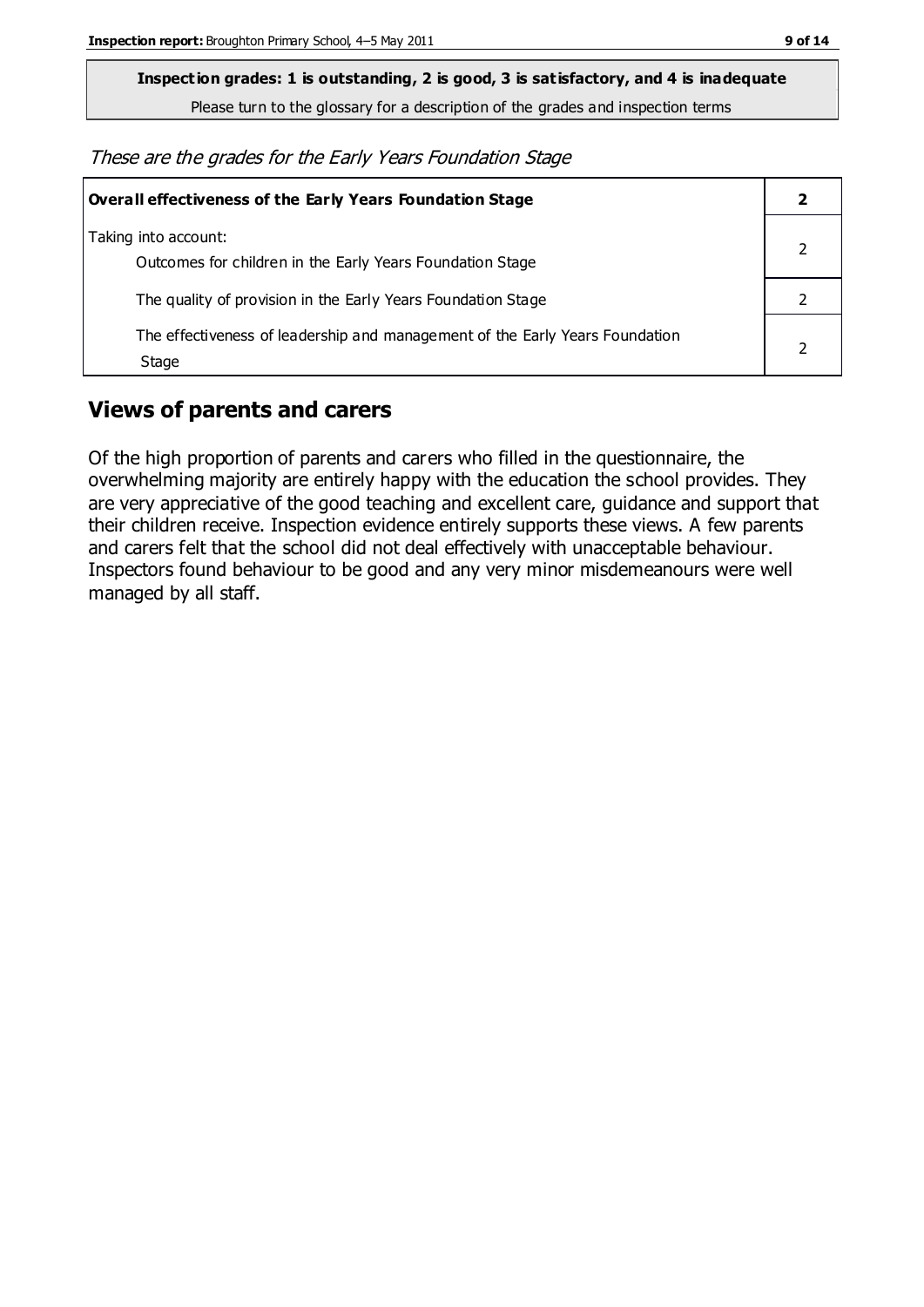#### **Responses from parents and carers to Ofsted's questionnaire**

Ofsted invited all the registered parents and carers of pupils registered at Broughton Primary School to complete a questionnaire about their views of the school.

In the questionnaire, parents and carers were asked to record how strongly they agreed with 13 statements about the school.

The inspection team received 55 completed questionnaires by the end of the on-site inspection. In total, there are 104 pupils registered at the school.

| <b>Statements</b>                                                                                                                                                                                                                                       | <b>Strongly</b><br>agree |               | <b>Agree</b> |               | <b>Disagree</b> |                | <b>Strongly</b><br>disagree |               |
|---------------------------------------------------------------------------------------------------------------------------------------------------------------------------------------------------------------------------------------------------------|--------------------------|---------------|--------------|---------------|-----------------|----------------|-----------------------------|---------------|
|                                                                                                                                                                                                                                                         | <b>Total</b>             | $\frac{0}{0}$ | <b>Total</b> | $\frac{0}{0}$ | <b>Total</b>    | $\frac{0}{0}$  | <b>Total</b>                | $\frac{0}{0}$ |
| My child enjoys school                                                                                                                                                                                                                                  | 33                       | 60            | 22           | 40            | 0               | $\mathbf 0$    | $\mathbf 0$                 | $\mathbf 0$   |
| The school keeps my child<br>safe                                                                                                                                                                                                                       | 34                       | 62            | 21           | 38            | 0               | 0              | $\mathbf 0$                 | $\mathbf 0$   |
| My school informs me about<br>my child's progress                                                                                                                                                                                                       | 30                       | 55            | 24           | 44            | $\mathbf{1}$    | $\overline{2}$ | $\mathbf 0$                 | $\mathbf 0$   |
| My child is making enough<br>progress at this school                                                                                                                                                                                                    | 26                       | 47            | 26           | 47            | $\mathbf{1}$    | $\overline{2}$ | 0                           | $\mathbf 0$   |
| The teaching is good at this<br>school                                                                                                                                                                                                                  | 30                       | 55            | 24           | 44            | 0               | 0              | $\mathbf{0}$                | $\mathbf 0$   |
| The school helps me to<br>support my child's learning                                                                                                                                                                                                   | 28                       | 51            | 26           | 47            | 0               | 0              | 0                           | $\mathbf 0$   |
| The school helps my child to<br>have a healthy lifestyle                                                                                                                                                                                                | 29                       | 53            | 24           | 44            | $\overline{2}$  | 4              | $\mathbf 0$                 | $\mathbf 0$   |
| The school makes sure that<br>my child is well prepared for<br>the future (for example<br>changing year group,<br>changing school, and for<br>children who are finishing<br>school, entering further or<br>higher education, or entering<br>employment) | 25                       | 45            | 28           | 51            | $\overline{2}$  | 4              | $\mathbf 0$                 | $\mathbf 0$   |
| The school meets my child's<br>particular needs                                                                                                                                                                                                         | 26                       | 47            | 26           | 47            | $\overline{2}$  | 4              | $\mathbf 0$                 | $\mathbf 0$   |
| The school deals effectively<br>with unacceptable behaviour                                                                                                                                                                                             | 27                       | 49            | 24           | 44            | 3               | 5              | 0                           | $\pmb{0}$     |
| The school takes account of<br>my suggestions and concerns                                                                                                                                                                                              | 21                       | 38            | 31           | 56            | 1               | $\overline{2}$ | 0                           | 0             |
| The school is led and<br>managed effectively                                                                                                                                                                                                            | 24                       | 44            | 27           | 49            | $\overline{2}$  | $\overline{4}$ | $\mathbf 0$                 | $\mathbf 0$   |
| Overall, I am happy with my<br>child's experience at this<br>school                                                                                                                                                                                     | 32                       | 58            | 22           | 40            | 0               | $\mathbf 0$    | $\mathbf 0$                 | $\mathbf 0$   |

The table above summarises the responses that parents and carers made to each statement. The percentages indicate the proportion of parents and carers giving that response out of the total number of completed questionnaires. Where one or more parents and carers chose not to answer a particular question, the percentages will not add up to 100%.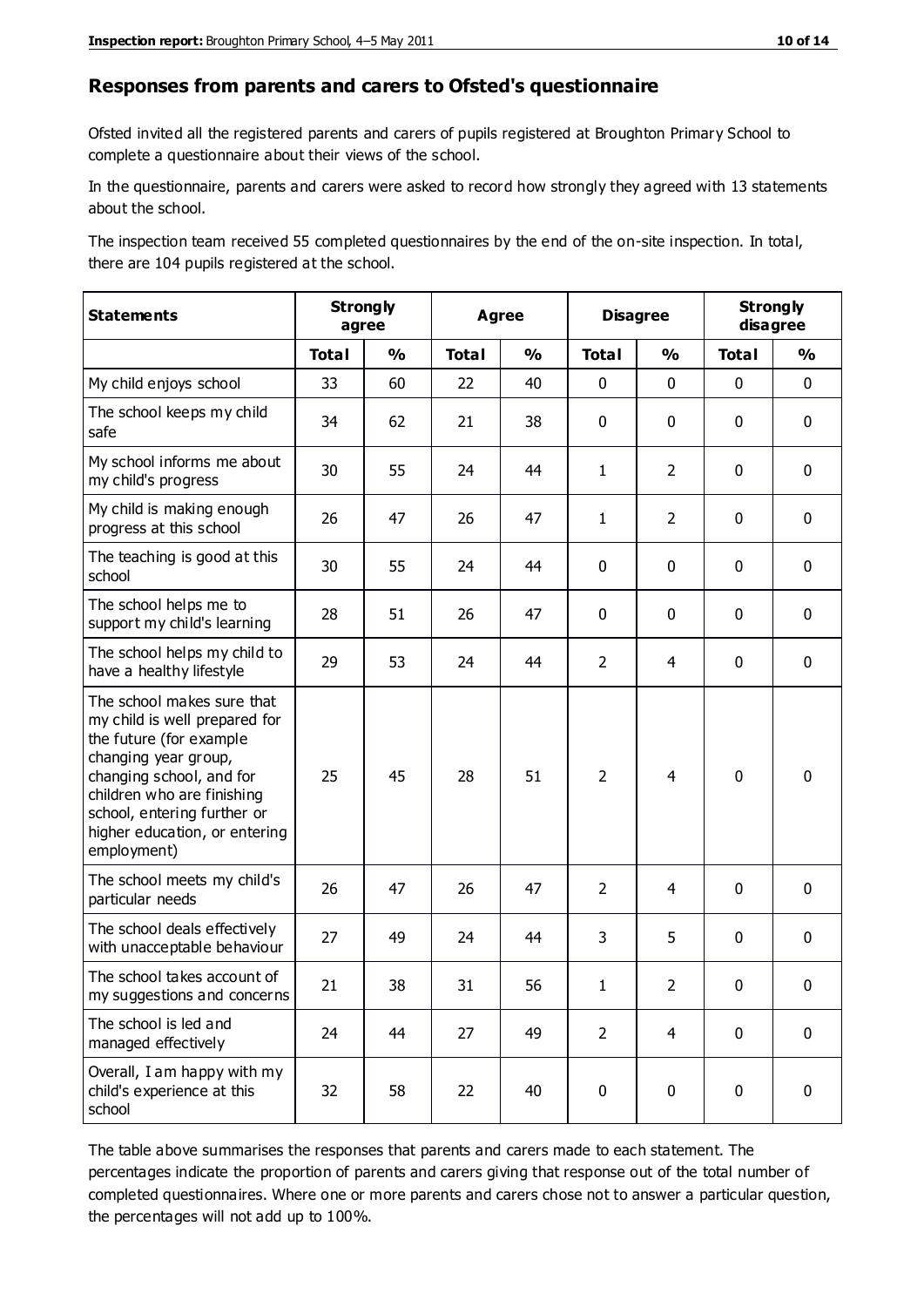#### **Glossary**

| Grade   | <b>Judgement</b> | <b>Description</b>                                                                                                                                                                                                            |
|---------|------------------|-------------------------------------------------------------------------------------------------------------------------------------------------------------------------------------------------------------------------------|
| Grade 1 | Outstanding      | These features are highly effective. An outstanding school<br>provides exceptionally well for all its pupils' needs.                                                                                                          |
| Grade 2 | Good             | These are very positive features of a school. A school that<br>is good is serving its pupils well.                                                                                                                            |
| Grade 3 | Satisfactory     | These features are of reasonable quality. A satisfactory<br>school is providing adequately for its pupils.                                                                                                                    |
| Grade 4 | Inadequate       | These features are not of an acceptable standard. An<br>inadequate school needs to make significant improvement<br>in order to meet the needs of its pupils. Ofsted inspectors<br>will make further visits until it improves. |

#### **What inspection judgements mean**

#### **Overall effectiveness of schools**

|                       | Overall effectiveness judgement (percentage of schools) |      |                     |                   |
|-----------------------|---------------------------------------------------------|------|---------------------|-------------------|
| <b>Type of school</b> | <b>Outstanding</b>                                      | Good | <b>Satisfactory</b> | <b>Inadequate</b> |
| Nursery schools       | 46                                                      | 48   | 6                   |                   |
| Primary schools       | 6                                                       | 47   | 40                  | 7                 |
| Secondary schools     | 12                                                      | 39   | 38                  | 11                |
| Sixth forms           | 13                                                      | 42   | 41                  | 3                 |
| Special schools       | 28                                                      | 49   | 19                  | 4                 |
| Pupil referral units  | 14                                                      | 45   | 31                  | 10                |
| All schools           | 10                                                      | 46   | 37                  |                   |

New school inspection arrangements were introduced on 1 September 2009. This means that inspectors now make some additional judgements that were not made previously.

The data in the table above are for the period 1 September 2010 to 31 December 2010 and are consistent with the latest published official statistics about maintained school inspection outcomes (see **[www.ofsted.gov.uk](http://www.ofsted.gov.uk/)**).

The sample of schools inspected during 2010/11 was not representative of all schools nationally, as weaker schools are inspected more frequently than good or outstanding schools.

Percentages are rounded and do not always add exactly to 100.

Sixth form figures reflect the judgements made for the overall effectiveness of the sixth form in secondary schools, special schools and pupil referral units.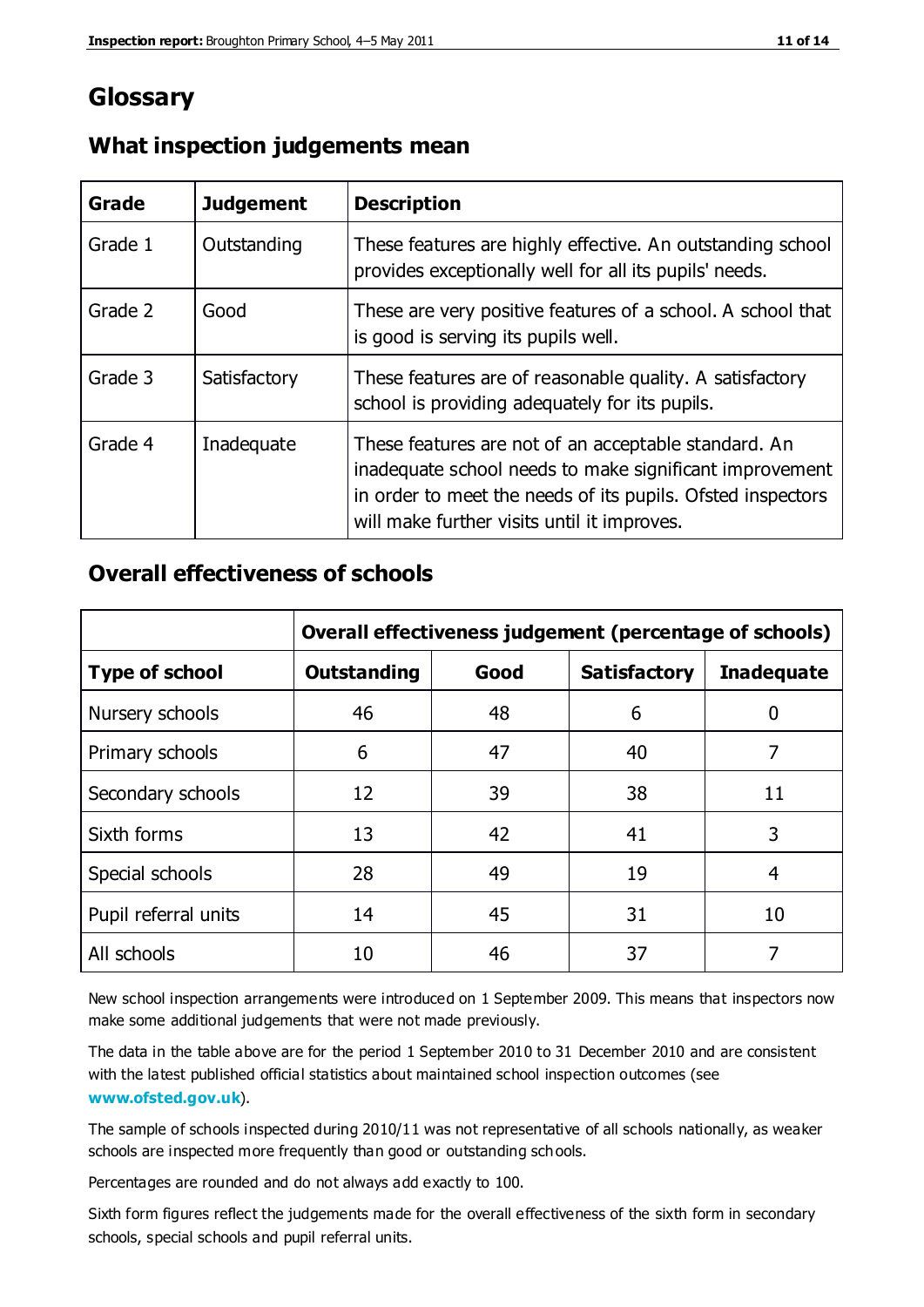## **Common terminology used by inspectors**

| Achievement:               | the progress and success of a pupil in their learning,<br>development or training.                                                                                                                                                          |  |
|----------------------------|---------------------------------------------------------------------------------------------------------------------------------------------------------------------------------------------------------------------------------------------|--|
| Attainment:                | the standard of the pupils' work shown by test and<br>examination results and in lessons.                                                                                                                                                   |  |
| Capacity to improve:       | the proven ability of the school to continue<br>improving. Inspectors base this judgement on what<br>the school has accomplished so far and on the quality<br>of its systems to maintain improvement.                                       |  |
| Leadership and management: | the contribution of all the staff with responsibilities,<br>not just the headteacher, to identifying priorities,<br>directing and motivating staff and running the school.                                                                  |  |
| Learning:                  | how well pupils acquire knowledge, develop their<br>understanding, learn and practise skills and are<br>developing their competence as learners.                                                                                            |  |
| Overall effectiveness:     | inspectors form a judgement on a school's overall<br>effectiveness based on the findings from their<br>inspection of the school. The following judgements,<br>in particular, influence what the overall effectiveness<br>judgement will be. |  |
|                            | The school's capacity for sustained<br>improvement.                                                                                                                                                                                         |  |
|                            | Outcomes for individuals and groups of pupils.                                                                                                                                                                                              |  |
|                            | The quality of teaching.                                                                                                                                                                                                                    |  |
|                            | The extent to which the curriculum meets<br>pupils' needs, including, where relevant,<br>through partnerships.                                                                                                                              |  |
|                            | The effectiveness of care, guidance and<br>support.                                                                                                                                                                                         |  |
| Progress:                  | the rate at which pupils are learning in lessons and<br>over longer periods of time. It is often measured by<br>comparing the pupils' attainment at the end of a key                                                                        |  |

stage with their attainment when they started.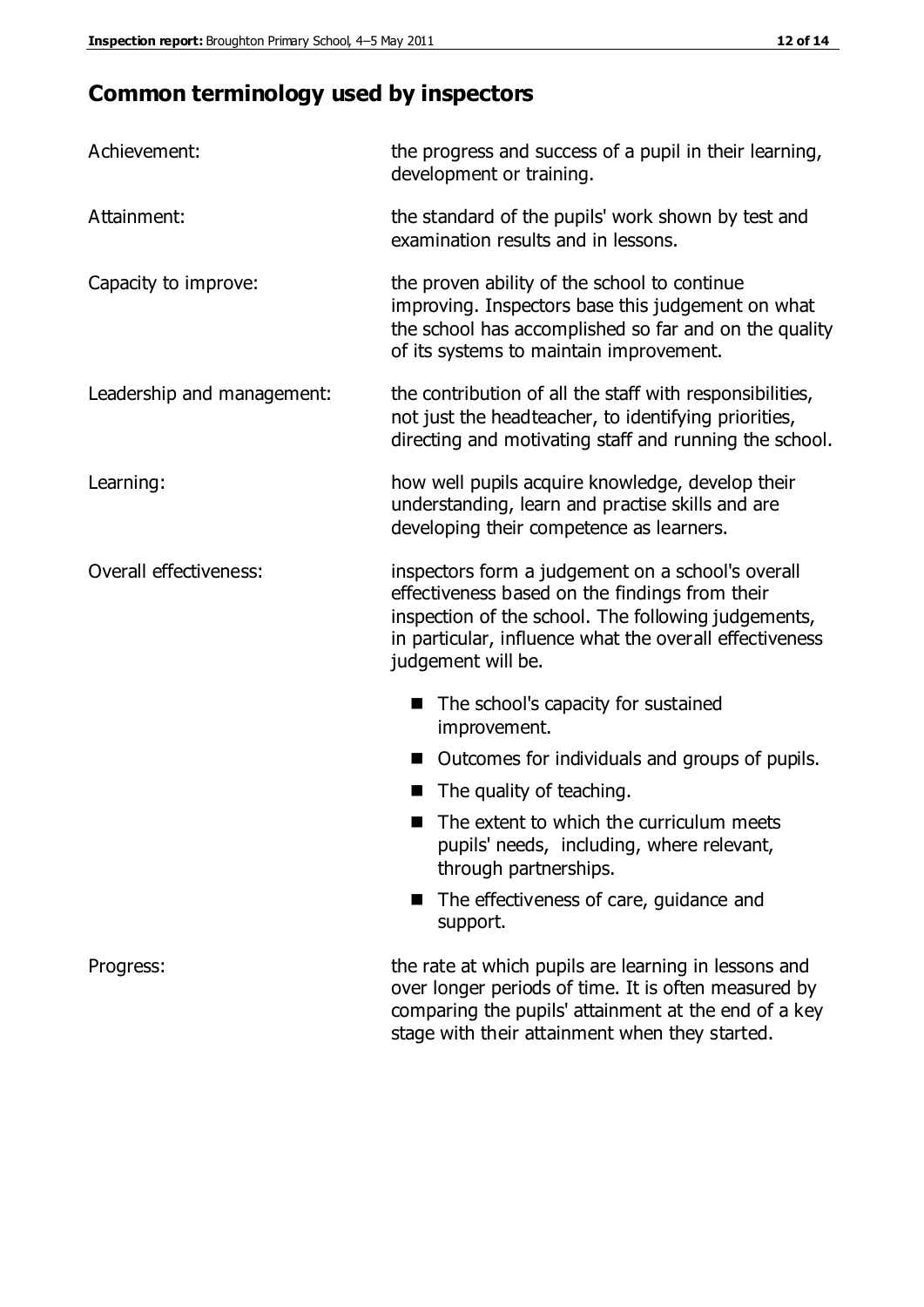#### **This letter is provided for the school, parents and carers to share with their children. It describes Ofsted's main findings from the inspection of their school.**

5 May 2011

#### Dear Pupils

#### **Inspection of Broughton Primary School, Cockermouth, CA13 0YT**

Thank you for the warm welcome you gave us when we inspected your school this week. A particular thank you to those of you who were keen to talk with us and told us so enthusiastically about all the things you enjoyed doing at school.

This is what we have said about your school in our report.

- Yours is a good school where you are given excellent care, guidance and support and you all have outstanding equal opportunities to succeed.
- Your achievement is good because you make good progress and your attainment is above average.
- You behave well, attend school regularly and have an excellent understanding of how to stay healthy.
- The way your school is led and managed, the curriculum you follow and the quality of teaching and learning are all good.
- Your school makes absolutely sure you are kept safe.

This is what we have asked your school to do to make it even better.

- Make your lessons even better by:
- **I** giving you more opportunities to work on your own, solve problems and discover things for yourselves
- making sure you work at a brisk pace and are expected to achieve the very best you can.
- Give you more opportunities to find out about communities within the United Kingdom which are different from your own.

All of you can help your school improve by continuing to attend regularly, behaving well and working with your teachers to achieve the very best you can.

Yours sincerely

Ann Wallis Lead inspector



improving lives